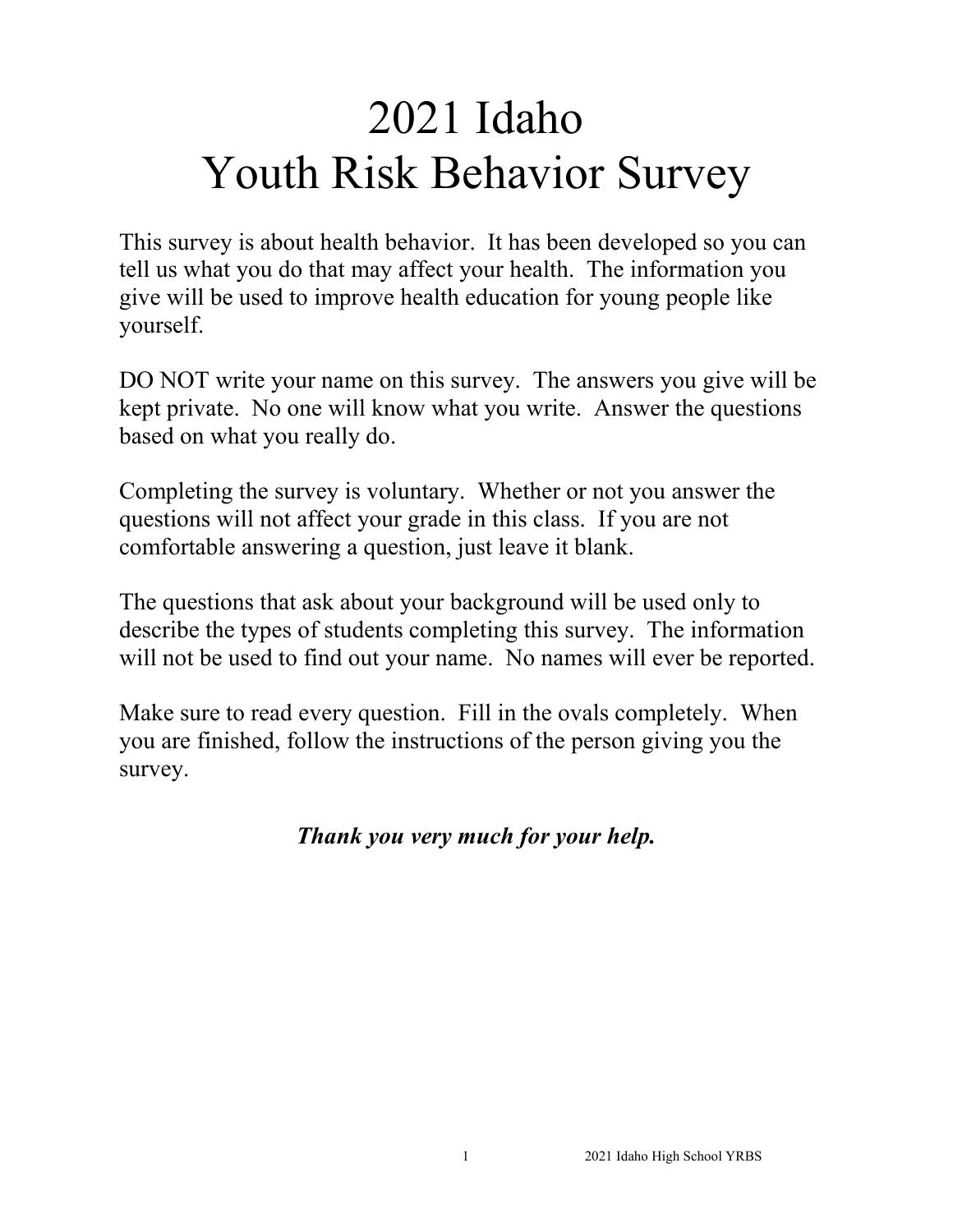# **Directions**

- **Use a #2 pencil only.**
- **Make dark marks.**
- Fill in a response like this: A B  $\bullet$  D.
- **If you change your answer, erase your old answer completely.**
- 1. How old are you?
	- A. 12 years old or younger
	- B. 13 years old
	- C. 14 years old
	- D. 15 years old<br>E. 16 years old
	- E. 16 years old<br>F. 17 years old
	- 17 years old
	- G. 18 years old or older
- 2. What is your sex?
	- A. Female<br>B. Male
	- Male
- 3. In what grade are you?
	- A. 9th grade<br>B. 10th grade
	- B. 10th grade<br>C. 11th grade
	- 11th grade
	- D. 12th grade
	- E. Ungraded or other grade
- 4. Are you Hispanic or Latino?
	- A. Yes
	- B. No
- 5. What is your race? **(Select one or more responses.)**
	- A. American Indian or Alaska Native
	- B. Asian
	- C. Black or African American
	- D. Native Hawaiian or Other Pacific Islander
	- E. White

6. How tall are you without your shoes on? Directions: Write your height in the shaded blank boxes. Fill in the matching oval below each number.

#### Example

| Height         |                    |  |
|----------------|--------------------|--|
| Feet           | <b>Inches</b>      |  |
| 5              | 7                  |  |
| $\circledS$    | $^{\circledR}$     |  |
| $\circledA$    | $\circled{1}$      |  |
| ۰              | $^{\circledR}$     |  |
| $^{\circledR}$ | $\circledS$        |  |
| $\circledcirc$ | $^{\circledR}$     |  |
|                | $\overline{\circ}$ |  |
|                | $\circledS$        |  |
|                | 0                  |  |
|                | $^{\circledR}$     |  |
|                | $^{\circledR}$     |  |
|                | $^{\circledR}$     |  |
|                | A1                 |  |

7. How much do you weigh without your shoes on?

> Directions: Write your weight in the shaded blank boxes. Fill in the matching oval below each number.

#### Example

| Weight           |                                     |                         |
|------------------|-------------------------------------|-------------------------|
| <b>Pounds</b>    |                                     |                         |
| $\boldsymbol{l}$ | 5                                   | $\boldsymbol{2}$        |
| $^{\circledR}$   | $^{\circledR}$                      | $\circledcirc$          |
|                  | $\overline{\mathbb{C}}$             | $\hat{C}$               |
| Z                | $\overline{c}$                      |                         |
| 3                | $\bar{\textcircled{\scriptsize 3}}$ | 3                       |
|                  | $\overline{\mathbb{A}}$             | C                       |
|                  | c                                   | $\overline{\mathbb{Q}}$ |
|                  | $\circled6$                         | $\overline{6}$          |
|                  | $\overline{C}$                      | $\bar{z}$               |
|                  | $\circledS$                         | 8                       |
|                  |                                     |                         |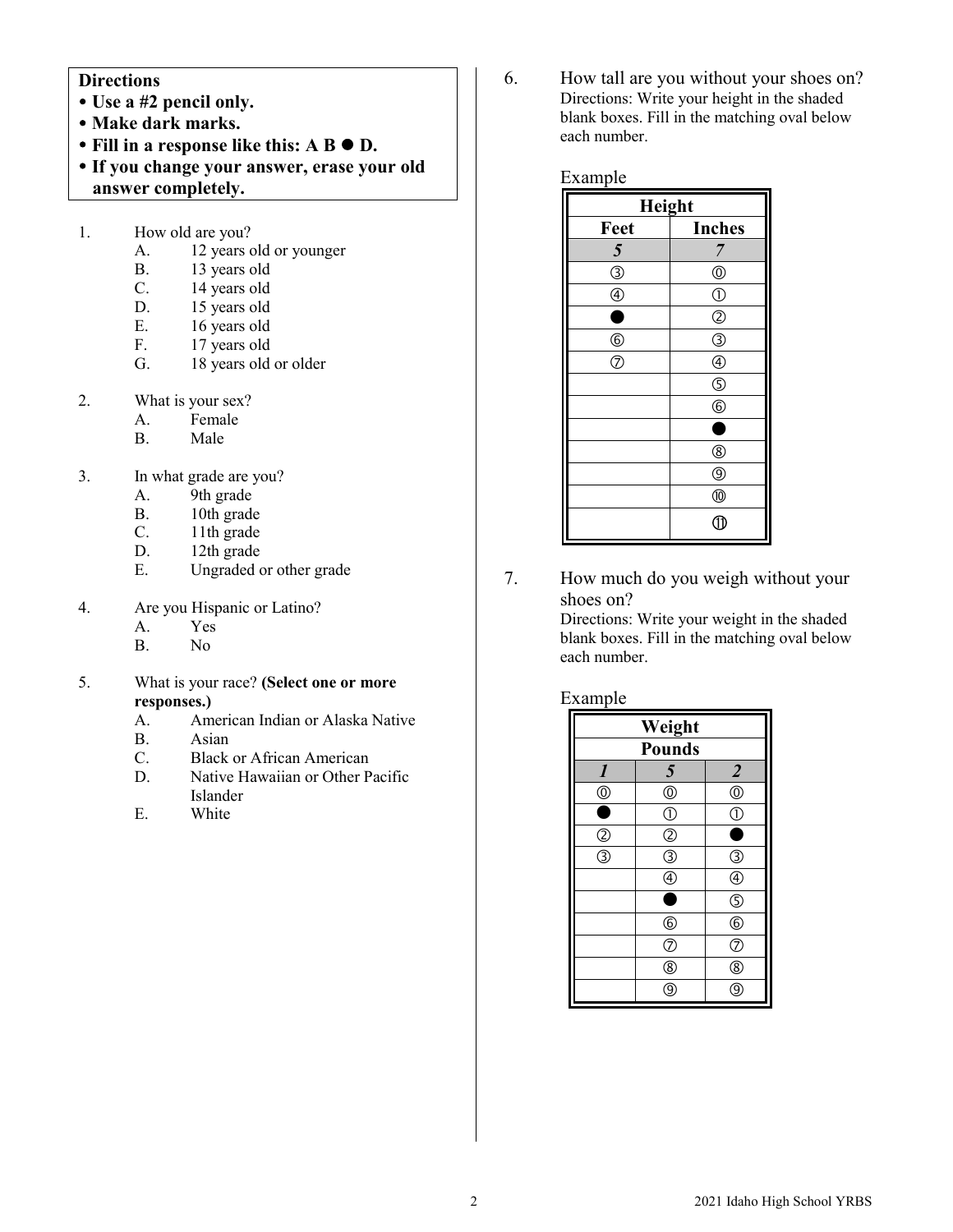# **The next 4 questions ask about safety.**

- 8. How often do you wear a seat belt when **riding**  in a car driven by someone else?
	-
	- A. Never<br>B. Rarely
	- B. Rarely<br>C. Sometii **Sometimes**
	- D. Most of the time
	- E. Always
- 9. During the past 30 days, how many times did you **ride** in a car or other vehicle **driven by someone who had been drinking alcohol**?
	- A. 0 times
	- B.  $1 \text{ time}$ <br>C.  $2 \text{ or } 31$
	- 2 or 3 times
	- D. 4 or 5 times
	- E. 6 or more times
- 10. During the past 30 days, how many times did you **drive** a car or other vehicle **when you had been drinking alcohol**?
	- A. I did not drive a car or other vehicle during the past 30 days
	- B. 0 times
	- C.  $1 \text{ time}$ <br>D  $2 \text{ or } 31$
	- 2 or 3 times
	- E. 4 or 5 times<br>F 6 or more tin
	- 6 or more times
- 11. During the past 30 days, on how many days did you **text or e-mail** while **driving** a car or other vehicle?
	- A. I did not drive a car or other vehicle during the past 30 days
	- B.  $0 \text{ days}$ <br>C.  $1 \text{ or } 2 \text{ days}$
	- 1 or 2 days
	- D.  $3$  to  $5$  days
	- E.  $6$  to  $9$  days
	- F. 10 to 19 days
	- G. 20 to 29 days
	- H. All 30 days

#### **The next 9 questions ask about violence-related behaviors and experiences.**

- 12. During the past 30 days, on how many days did you carry **a weapon** such as a gun, knife, or club **on school property**?
	- A. 0 days
	- B. 1 day
	- C. 2 or 3 days
	- D. 4 or 5 days
	- E. 6 or more days
- 13. During the past 30 days, on how many days did you **not** go to school because you felt you would be unsafe at school or on your way to or from school?
	- A. 0 days<br>B. 1 day
	- B. 1 day<br>C. 2 or 3
	- 2 or 3 days
	- D.  $4$  or  $5$  days
	- E. 6 or more days
- 14. During the past 12 months, how many times has someone threatened or injured you with **a weapon** such as a gun, knife, or club **on school property**?
	- A. 0 times
	- B.  $1 \text{ time}$ <br>C.  $2 \text{ or } 31$
	- 2 or 3 times
	- D. 4 or 5 times
	- E. 6 or 7 times
	- F. 8 or 9 times
	- G. 10 or 11 times
	- H. 12 or more times
- 15. During the past 12 months, how many times were you in a **physical fight on school property**?
	- A. 0 times
	- B. 1 time
	- C. 2 or 3 times
	- D. 4 or 5 times
	- E. 6 or 7 times
	- F. 8 or 9 times
	- G. 10 or 11 times
	- H. 12 or more times
- 16. During the past 12 months, how many times were you in a physical fight in which you were injured and had to be treated by a doctor or nurse?
	- A. 0 times
	- B. 1 time
	- C. 2 or 3 times
	- D. 4 or 5 times
	- E. 6 or more times
- 17. Have you ever been physically forced to have sexual intercourse when you did not want to?
	- A. Yes
	- B. No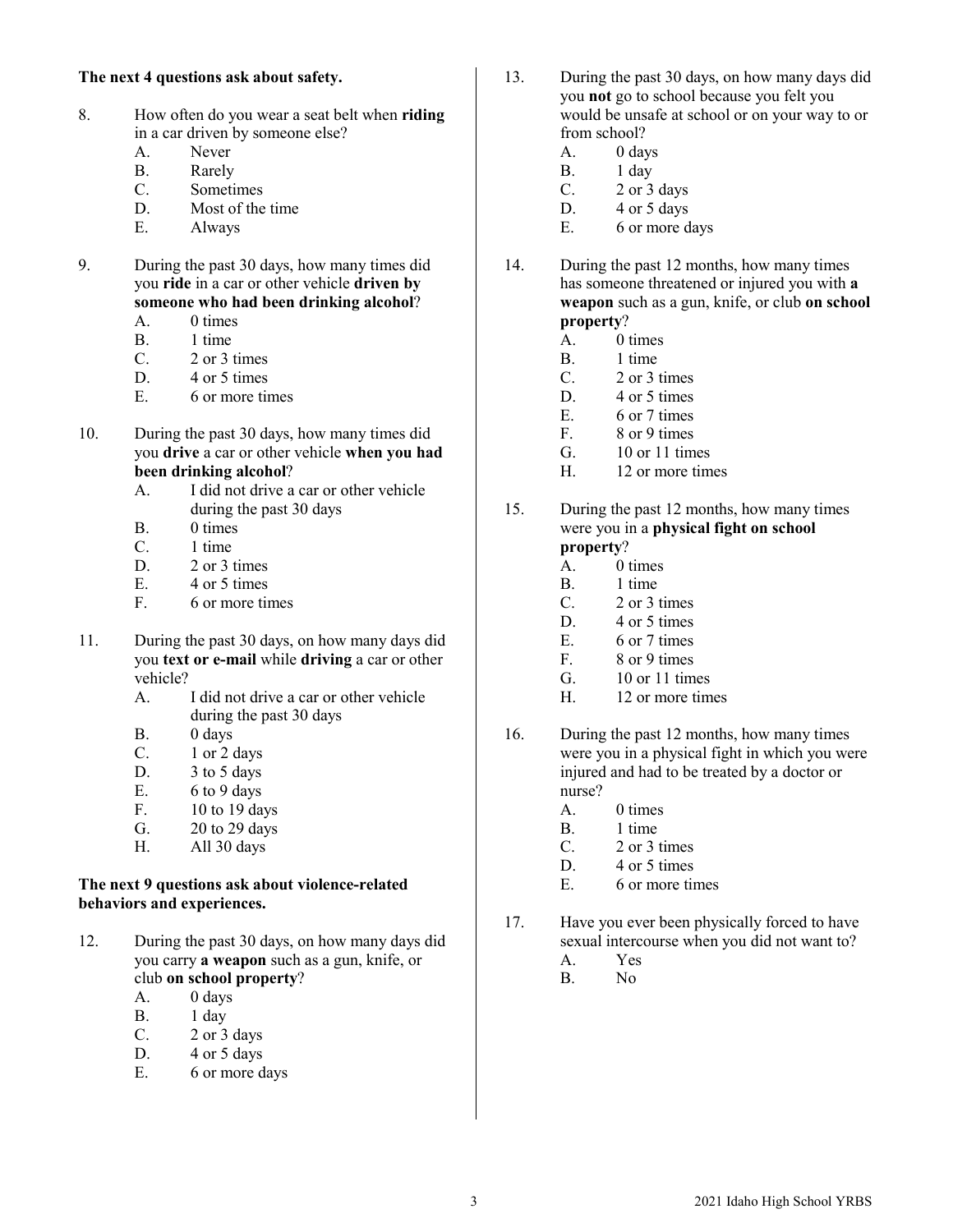- 18. During the past 12 months, how many times did **anyone** force you to do sexual things that you did not want to do? (Count such things as kissing, touching, or being physically forced to have sexual intercourse.)
	- A. 0 times
	- B. 1 time
	- C. 2 or 3 times
	- D. 4 or 5 times E. 6 or more times
- 19. During the past 12 months, how many times did **someone you were dating or going out with** physically hurt you on purpose? (Count such things as being hit, slammed into something, or injured with an object or weapon.)
	- A. I did not date or go out with anyone during the past 12 months
	- B. 0 times
	- C. 1 time
	- D. 2 or 3 times
	- E. 4 or 5 times
	- F. 6 or more times
- 20. During the past 12 months, how many times did **someone you were dating or going out with** purposely try to control you or emotionally hurt you? (Count such things as being told who you could and could not spend time with, being humiliated in front of others, or being threatened if you did not do what they wanted.)
	- A. I did not date or go out with anyone during the past 12 months
	- B. 0 times
	- C. 1 time
	- D. 2 or 3 times
	- E. 4 or 5 times
	- F. 6 or more times

**The next 6 questions ask about bullying. Bullying is when 1 or more students tease, threaten, spread rumors about, hit, shove, or hurt another student over and over again. It is not bullying when 2 students of about the same strength or power argue or fight or tease each other in a friendly way.**

- 21. During the past 12 months, have you ever been bullied **on school property**? A. Yes
	- B. No
- 22. During the past 12 months, have you ever been **electronically** bullied? (Count being bullied through texting, Instagram, Facebook, or other social media.)
	- A. Yes<br>B. No
	- $No$
- 23. During the past 12 months, have you ever bullied someone **on school property**?
	- A. Yes
	- B. No
- 24. During the past 12 months, have you ever been the victim of teasing or name calling because of your weight, size, or physical appearance?
	- A. Yes
	- B. No
- 25. During the past 12 months, have you ever been the victim of teasing or name calling because of your race or ethnic background?
	- A. Yes
	- B. No
- 26. During the past 12 months, have you ever been the victim of teasing or name calling because someone thought you were gay, lesbian, or bisexual?
	- A. Yes
	- B. No

# **The next 2 questions are about sexting.**

- 27. During the past 30 days, have you texted, emailed, or posted electronically a revealing or sexual photo of yourself?
	- A. Yes
	- B. No
- 28. During the past 30 days, has a revealing or sexual photo of you been texted, e-mailed, or posted electronically without your permission? A. Yes
	- B. No
	- C. Not sure

# **The next question asks about hurting yourself on purpose.**

- 29. During the past 12 months, how many times did you do something to purposely hurt yourself without wanting to die, such as cutting or burning yourself on purpose?
	- A. 0 times
	- B. 1 time
	- C. 2 or 3 times
	- D. 4 or 5 times
	- E. 6 or more times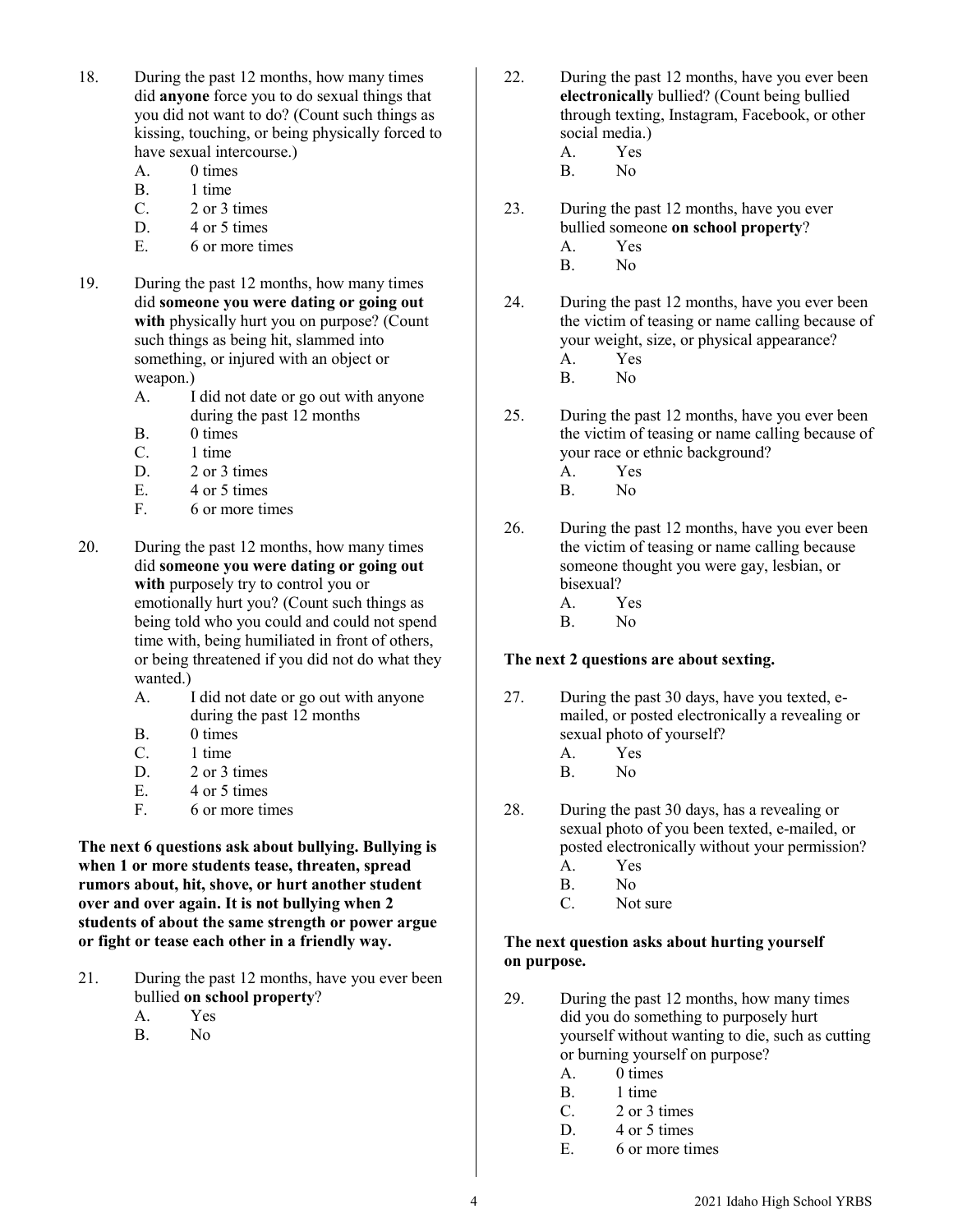**The next 5 questions ask about sad feelings and attempted suicide. Sometimes people feel so depressed about the future that they may consider attempting suicide, that is, taking some action to end their own life.**

- 30. During the past 12 months, did you ever feel so sad or hopeless almost every day for **two weeks or more in a row** that you stopped doing some usual activities? A. Yes
	- B. No
- 31. During the past 12 months, did you ever **seriously** consider attempting suicide?
	- A. Yes<br>B. No
	- N<sub>o</sub>
- 32. During the past 12 months, did you make a plan about how you would attempt suicide? A. Yes
	- B. No
- 33. During the past 12 months, how many times did you actually attempt suicide?
	- A. 0 times<br>B. 1 time
	- B. 1 time
	- C. 2 or 3 times
	- D. 4 or 5 times
	- E. 6 or more times
- 34. **If you attempted suicide** during the past 12 months, did any attempt result in an injury, poisoning, or overdose that had to be treated by a doctor or nurse?
	- A. **I did not attempt suicide** during the past 12 months
	- B. Yes
	- C. No

# **The next 3 questions ask about cigarette smoking.**

- 35. Have you ever tried cigarette smoking, even one or two puffs?
	- A. Yes
	- B. No
- 36. During the past 30 days, on how many days did you smoke cigarettes?
	- A. 0 days
	- B. 1 or 2 days
	- C. 3 to 5 days
	- D. 6 to 9 days
	- E. 10 to 19 days<br>F. 20 to 29 days
	- $20$  to  $29$  days
	- G. All 30 days
- 37. During the past 30 days, on the days you smoked, how many cigarettes did you smoke **per day**?
	- A. I did not smoke cigarettes during the past 30 days
	- B. Less than 1 cigarette per day
	- C. 1 cigarette per day
	- D. 2 to 5 cigarettes per day
	- E. 6 to 10 cigarettes per day
	- F. 11 to 20 cigarettes per day
	- G. More than 20 cigarettes per day

**The next 2 questions ask about electronic vapor products, such as JUUL, SMOK, Suorin, Vuse, and blu. Electronic vapor products include e-cigarettes, vapes, vape pens, e-cigars, e-hookahs, hookah pens, and mods.**

- 38. Have you ever used an electronic vapor product?
	- A. Yes
	- B. No
- 39. During the past 30 days, on how many days did you use an electronic vapor product?
	- A. 0 days
	- B. 1 or 2 days
	- C.  $3 \text{ to } 5 \text{ days}$
	- D.  $6$  to  $9$  days
	- E. 10 to 19 days
	- F. 20 to 29 days
	- G. All 30 days

# **The next 2 questions ask about other tobacco products.**

- 40. During the past 30 days, on how many days did you use **chewing tobacco, snuff, dip**, **snus, or dissolvable tobacco products**, such as Copenhagen, Grizzly, Skoal, or Camel Snus? (Do **not** count any electronic vapor products.)
	- A. 0 days
	- B. 1 or 2 days
	- C. 3 to 5 days
	- D. 6 to 9 days
	- E. 10 to 19 days<br>F. 20 to 29 days
	- $20$  to  $29$  days
		- G. All 30 days
- 41. During the past 30 days, on how many days did you smoke **cigars, cigarillos, or little cigars**?
	- A. 0 days
	- B. 1 or 2 days
	- C.  $3 \text{ to } 5 \text{ days}$
	- D. 6 to 9 days
	- E. 10 to 19 days
	- F. 20 to 29 days
		- G. All 30 days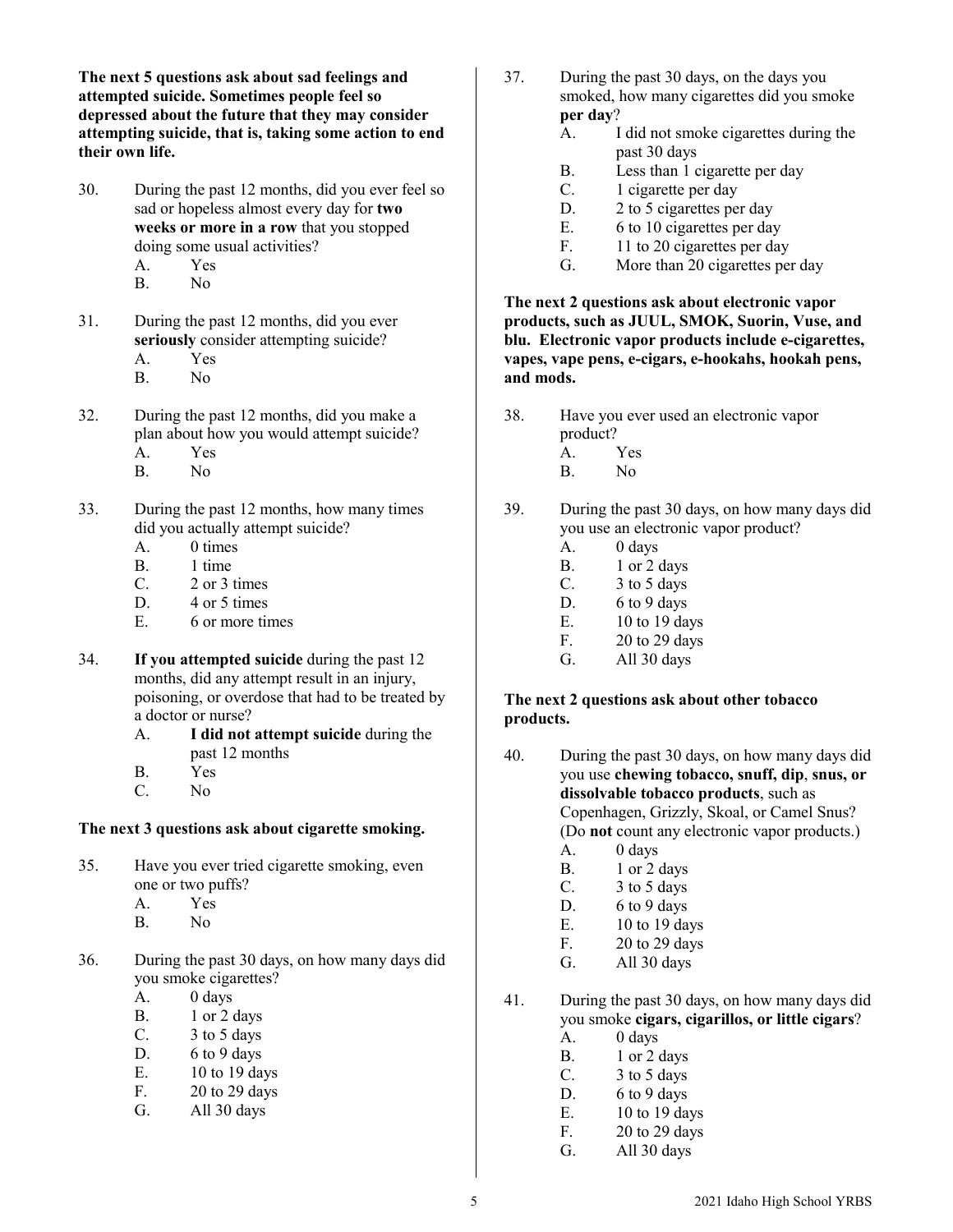**The next question asks about all tobacco products. Please consider cigarettes, electronic vapor products, smokeless tobacco (chewing tobacco, snuff, dip, snus, or dissolvable tobacco products), cigars (including little cigars or cigarillos), shisha or hookah tobacco, and pipe tobacco when answering this question.**

- 42. During the past 12 months, did you ever try **to quit** using **all** tobacco products?
	- A. I did not use cigarettes, electronic vapor products, smokeless tobacco, cigars, shisha or hookah tobacco, or pipe tobacco during the past 12 months
	- B. Yes
	- C. No

**The next 5 questions ask about drinking alcohol. This includes drinking beer, wine, flavored alcoholic beverages, and liquor such as rum, gin, vodka, or whiskey. For these questions, drinking alcohol does not include drinking a few sips of wine for religious purposes.**

- 43. How old were you when you had your first drink of alcohol other than a few sips?
	- A. I have never had a drink of alcohol other than a few sips
	- B. 8 years old or younger
	- C. 9 or 10 years old
	- D. 11 or 12 years old
	- E. 13 or 14 years old
	- F. 15 or 16 years old
	- G. 17 years old or older
- 44. During the past 30 days, on how many days did you have at least one drink of alcohol?
	- A. 0 days
	- B. 1 or 2 days
	- C.  $3 \text{ to } 5 \text{ days}$
	- D. 6 to 9 days
	- E. 10 to 19 days
	- F. 20 to 29 days
	- G. All 30 days
- 45. During the past 30 days, on how many days did you have at least one drink of alcohol **on school property**?
	- A. 0 days
	- B. 1 or 2 days
	- C. 3 to 5 days
	- D. 6 to 9 days
	- E. 10 to 19 days
	- F. 20 to 29 days
	- G. All 30 days
- 46. During the past 30 days, on how many days did you have **4** or more drinks of alcohol in a row, that is, within a couple of hours (if you are **female**) or **5** or more drinks of alcohol in a row, that is, within a couple of hours (if you are **male**)?
	- A. 0 days
	- B. 1 day
	- C. 2 days
	- D. 3 to 5 days
	- E. 6 to 9 days
	- F. 10 to 19 days
	- G. 20 or more days
- 47. During the past 30 days, how did you **usually** get the alcohol you drank?
	- A. I did not drink alcohol during the past 30 days
	- B. I bought it in a store such as a liquor store, convenience store, supermarket, discount store, or gas station
	- C. I bought it at a restaurant, bar, or club
	- D. I bought it at a public event such as a concert or sporting event
	- E. I gave someone else money to buy it for me
	- F. Someone gave it to me
	- G. I took it from a store or family member
	- H. I got it some other way

#### **The next 3 questions ask about marijuana use. Marijuana also is called pot or weed. For these questions, do not count CBD-only or hemp products, which come from the same plant as marijuana, but do not cause a high when used alone.**

- 48. How old were you when you tried marijuana for the first time?
	- A. I have never tried marijuana
	- B. 8 years old or younger
	- C. 9 or 10 years old
	- D. 11 or 12 years old
	- E. 13 or 14 years old
	- F. 15 or 16 years old
	- G. 17 years old or older
- 49. During the past 30 days, how many times did you use marijuana?
	- A. 0 times
	- B. 1 or 2 times
	- C. 3 to 9 times
	- D. 10 to 19 times
	- E. 20 to 39 times
	- F. 40 or more times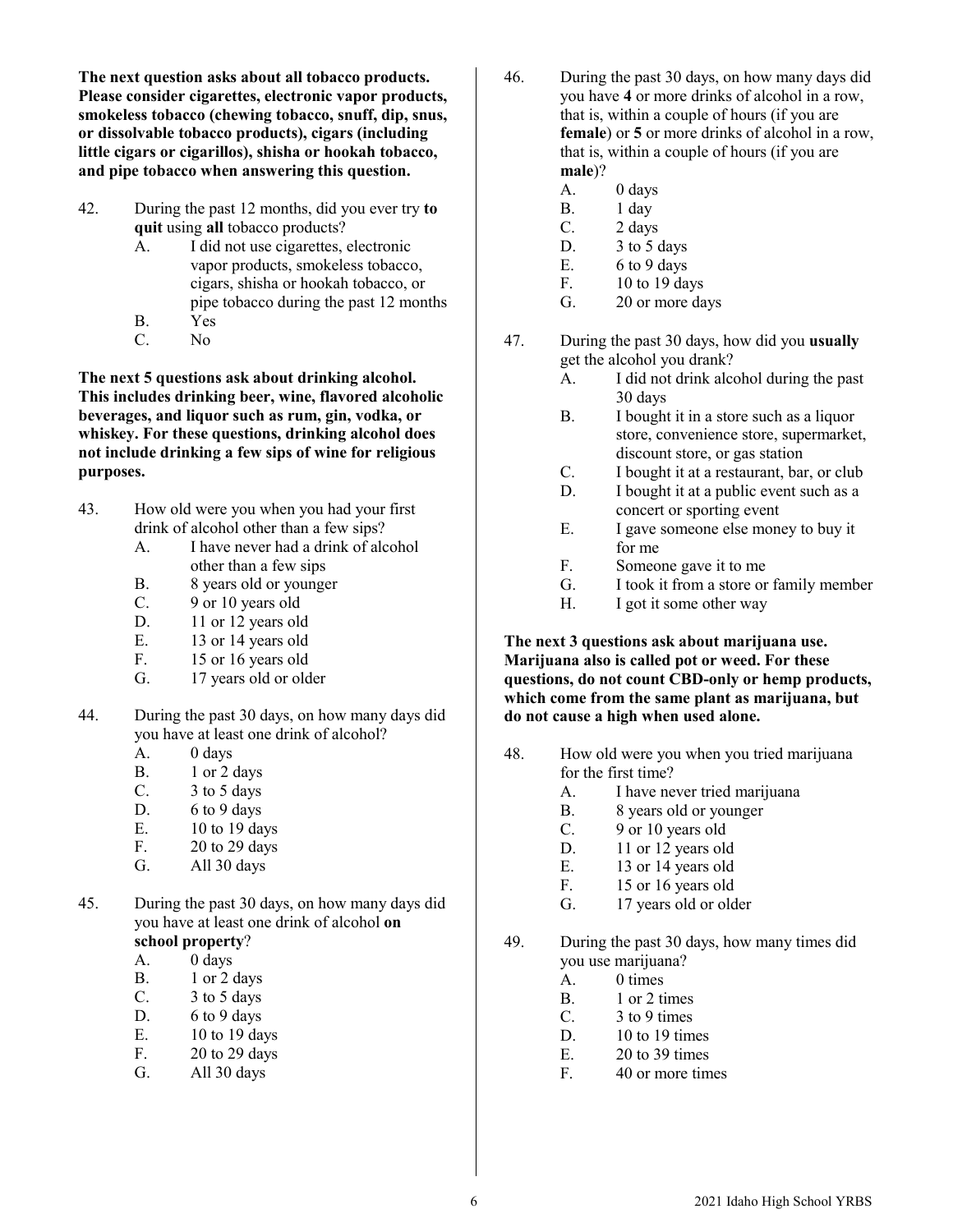- 50. During the past 30 days, how many times did you use marijuana **on school property**?
	- A. 0 times
	- B. 1 or 2 times
	- C.  $3 \text{ to } 9 \text{ times}$ <br>D.  $10 \text{ to } 19 \text{ time}$
	- $10$  to  $19$  times
	- E.  $20 \text{ to } 39 \text{ times}$ <br>F  $40 \text{ or more time}$
	- 40 or more times

#### **The next question asks about synthetic marijuana use. Synthetic marijuana also is called Spice, fake weed, K2, or Black Mamba.**

- 51. During your life, how many times have you used synthetic marijuana?
	- A. 0 times
	- B. 1 or 2 times
	- C.  $3 \text{ to } 9 \text{ times}$
	- D. 10 to 19 times
	- $E = 20$  to 39 times
	- F. 40 or more times

**The next question asks about the use of prescription pain medicine without a doctor**'**s prescription or differently than how a doctor told you to use it. For this question, count drugs such as codeine, Vicodin, OxyContin, Hydrocodone, and Percocet.**

- 52. During your life, how many times have you taken **prescription pain medicine** without a doctor's prescription or differently than how a doctor told you to use it?
	- A. 0 times
	- B. 1 or 2 times
	- C. 3 to 9 times
	- D. 10 to 19 times
	- E. 20 to 39 times<br>F. 40 or more time
	- 40 or more times

# **The next 8 questions ask about other drugs.**

- 53. During your life, how many times have you sniffed glue, breathed the contents of aerosol spray cans, or inhaled any paints or sprays to get high?
	- A. 0 times
	- B.  $1 \text{ or } 2 \text{ times}$ <br>C.  $3 \text{ to } 9 \text{ times}$
	- 3 to 9 times
	- D. 10 to 19 times
	- E. 20 to 39 times
	- F. 40 or more times
- 54. During your life, how many times have you used **heroin** (also called smack, junk, or China White)?
	- A. 0 times
	- B. 1 or 2 times<br>C. 3 to 9 times
	- 3 to 9 times
	- D. 10 to 19 times
	- E. 20 to 39 times
	- F. 40 or more times
- 55. During your life, how many times have you used **methamphetamines** (also called speed, crystal meth, crank, ice, or meth)?
	- A. 0 times
	- B. 1 or 2 times
	- C. 3 to 9 times
	- D. 10 to 19 times
	- E. 20 to 39 times
	- F. 40 or more times
- 56. During your life, how many times have you used **ecstasy** (also called MDMA or Molly)?
	- A. 0 times
	- B. 1 or 2 times
	- C. 3 to 9 times
	- D. 10 to 19 times<br>E. 20 to 39 times
	- E.  $20 \text{ to } 39 \text{ times}$ <br>F  $40 \text{ or more time}$
	- 40 or more times
- 57. During your life, how many times have you taken **steroid pills or shots** without a doctor's prescription?
	- A. 0 times
	- B. 1 or 2 times
	- C. 3 to 9 times
	- D. 10 to 19 times
	-
	- E.  $20 \text{ to } 39 \text{ times}$ <br>F.  $40 \text{ or more time}$ 40 or more times
- 58. During your life, how many times have you used a needle to inject any **illegal** drug into your body?
	- A. 0 times
	- B. 1 time
	- C. 2 or more times
- 59. During the past 12 months, has anyone offered, sold, or given you an illegal drug **on school property**?
	- A. Yes
	- B. No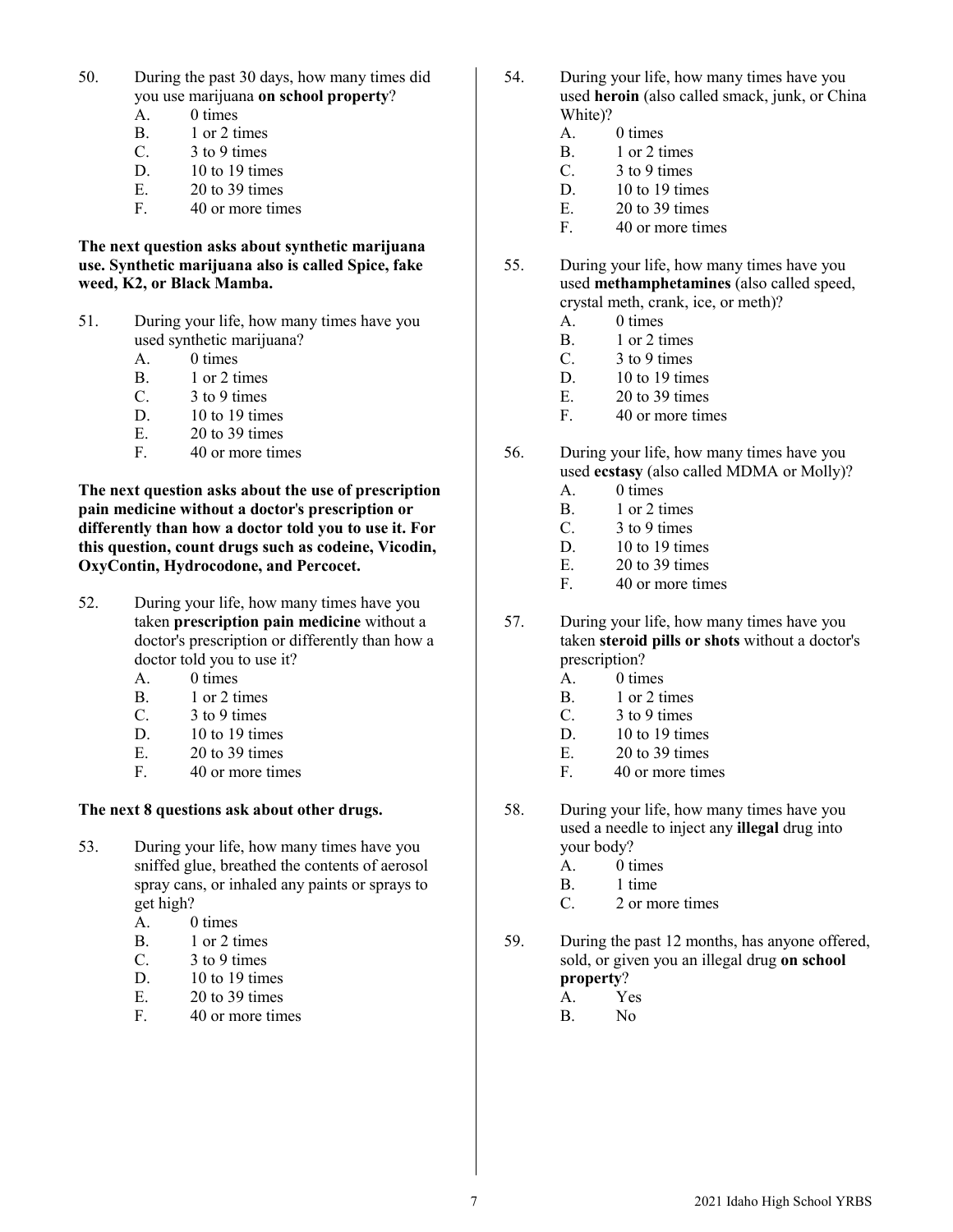- 60. During the past 30 days, how many times did you take an **over-the-counter drug** to get high?
	- A. 0 times
	- B. 1 or 2 times<br>C. 3 to 9 times
	- 3 to 9 times
	- D.  $10 \text{ to } 19 \text{ times}$
	- E. 20 to 39 times
	- F. 40 or more times

#### **The next 5 questions ask about sexual behavior.**

- 61. Have you ever had sexual intercourse?
	- A. Yes<br>B. No
	- N<sub>o</sub>
- 62. How old were you when you had sexual intercourse for the first time?
	- A. I have never had sexual intercourse
	- B. 13 years old or younger
	- C. 14 years old
	- D. 15 years old
	- E. 16 years old<br>F. 17 years old
	- 17 years old or older
- 63. During the past 3 months, with how many people did you have sexual intercourse?
	- A. I have never had sexual intercourse
	- B. I have had sexual intercourse, but not during the past 3 months
	- C. 1 person
	- D. 2 people
	- E. 3 people
	- F. 4 people
	- G. 5 people
	- H. 6 or more people
- 64. Did you drink alcohol or use drugs before you had sexual intercourse the **last time**?
	- A. I have never had sexual intercourse
	- B. Yes
	- C. No
- 65. The **last time** you had sexual intercourse, did you or your partner use a condom?
	- A. I have never had sexual intercourse<br>B. Yes
	- B. Yes<br>C. No.
	- N<sub>o</sub>

# **The next 2 questions ask about body weight.**

- 66. How do **you** describe your weight?
	- A. Very underweight
	- B. Slightly underweight
	- C. About the right weight
	- D. Slightly overweight
	- E. Very overweight
- 67. Which of the following are you trying to do about your weight?
	- A. **Lose** weight
	- B. **Gain** weight
	- C. **Stay** the same weight
	- I am **not trying to do anything** about my weight
- 68. During the past 7 days, how many times did you drink **100% fruit juices** such as orange juice, apple juice, or grape juice? (Do **not** count punch, Kool-Aid, sports drinks, or other fruitflavored drinks.)
	- A. I did not drink 100% fruit juice during the past 7 days
	- B. 1 to 3 times during the past 7 days<br>C. 4 to 6 times during the past 7 days
	- 4 to 6 times during the past 7 days
	- D. 1 time per day
	- E. 2 times per day
	- F. 3 times per day
	- G. 4 or more times per day
- 69. During the past 7 days, how many times did you eat **fruit**? (Do **not** count fruit juice.)
	- A. I did not eat fruit during the past 7 days
	- B. 1 to 3 times during the past 7 days
	- C. 4 to 6 times during the past 7 days
	- D. 1 time per day
	- E. 2 times per day
	- F. 3 times per day
	- G. 4 or more times per day
- 70. During the past 7 days, how many times did you eat **green salad**?
	- A. I did not eat green salad during the past 7 days
	- B. 1 to 3 times during the past 7 days
	- C. 4 to 6 times during the past 7 days
	- D. 1 time per day
	- E. 2 times per day
	- F. 3 times per day
	- G. 4 or more times per day
- 71. During the past 7 days, how many times did you eat **potatoes**? (Do **not** count french fries, fried potatoes, or potato chips.)
	- A. I did not eat potatoes during the past 7 days
	- B. 1 to 3 times during the past 7 days
	- C. 4 to 6 times during the past 7 days
	- D. 1 time per day
	- E. 2 times per day
	- F. 3 times per day
	- G. 4 or more times per day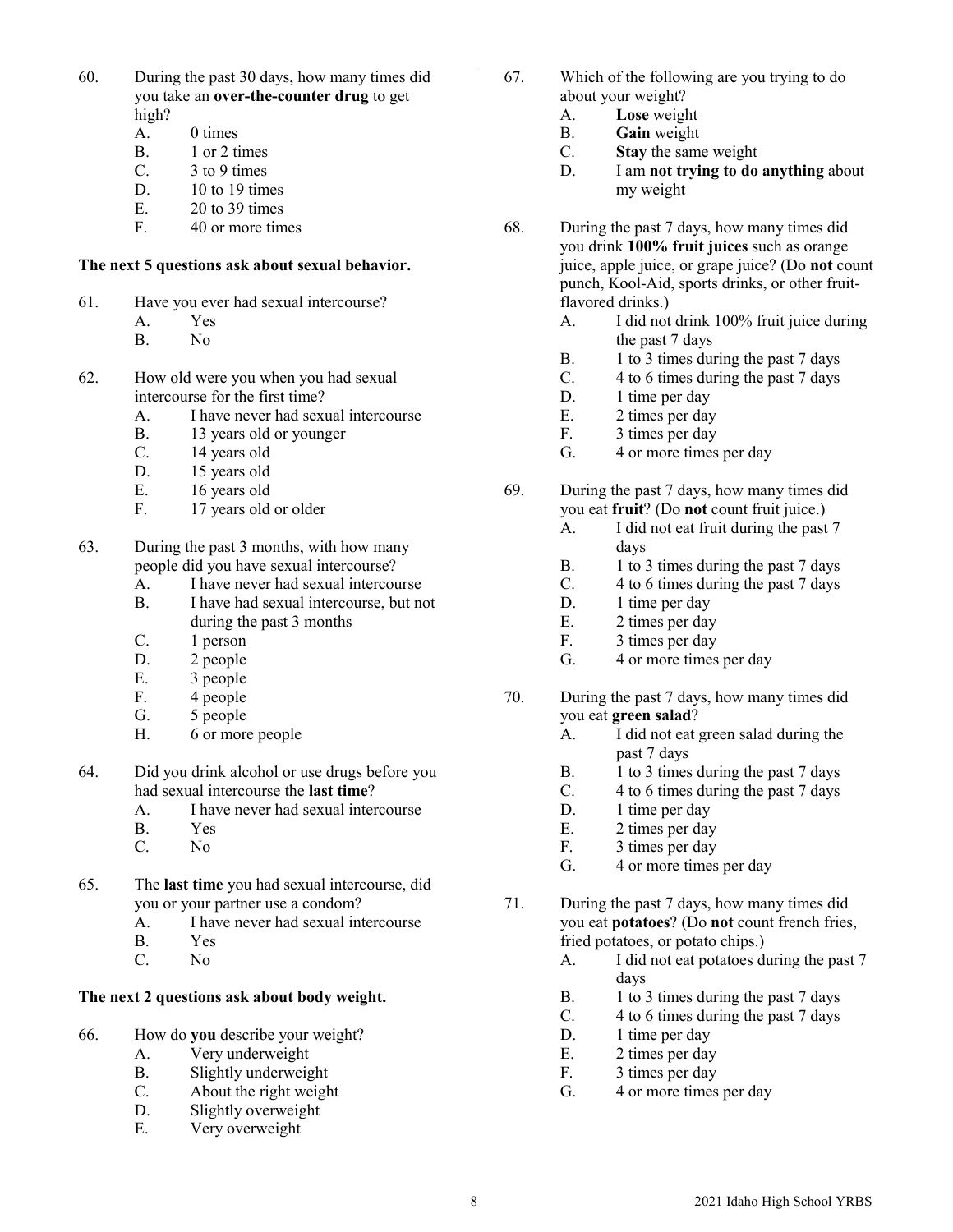- 72. During the past 7 days, how many times did you eat **carrots**?
	- A. I did not eat carrots during the past 7 days
	- B. 1 to 3 times during the past 7 days<br>C. 4 to 6 times during the past 7 days
	- 4 to 6 times during the past 7 days
	- D. 1 time per day
	- E. 2 times per day
	- F. 3 times per day
	- G. 4 or more times per day
- 73. During the past 7 days, how many times did you eat **other vegetables**? (Do **not** count green salad, potatoes, or carrots.)
	- A. I did not eat other vegetables during the past 7 days
	- B. 1 to 3 times during the past 7 days
	- C. 4 to 6 times during the past 7 days
	- D. 1 time per day
	- E. 2 times per day
	- F. 3 times per day
	- G. 4 or more times per day
- 74. During the past 7 days, how many times did you drink a **can, bottle, or glass of soda or pop**, such as Coke, Pepsi, or Sprite? (Do **not** count diet soda or diet pop.)
	- A. I did not drink soda or pop during the past 7 days
	- B. 1 to 3 times during the past 7 days
	- C. 4 to 6 times during the past 7 days
	- D. 1 time per day
	- E. 2 times per day
	- F. 3 times per day
	- G. 4 or more times per day
- 75. During the past 7 days, how many times did you drink **a can, bottle, or glass of a sugarsweetened beverage** such as sports drinks (for example, Gatorade or PowerAde), energy drinks (for example, Red Bull or Jolt), lemonade, sweetened tea or coffee drinks, flavored milk, Snapple, or Sunny Delight? (Do **not** count soda or pop or 100% fruit juice.)
	- A. I did not drink these sugar-sweetened beverages during the past 7 days
	- B. 1 to 3 times during the past 7 days
	- C. 4 to 6 times during the past 7 days
	- D. 1 time per day
	- E. 2 times per day
	- F. 3 times per day
	- G. 4 or more times per day
- 76. During the past 7 days, how many **glasses of milk** did you drink? (Count the milk you drank in a glass or cup, from a carton, or with cereal. Count the half pint of milk served at school as equal to one glass.)
	- A. I did not drink milk during the past 7 days
	- B. 1 to 3 glasses during the past 7 days
	- C. 4 to 6 glasses during the past 7 days
	- D. 1 glass per day
	- E. 2 glasses per day
	- F. 3 glasses per day
	- G. 4 or more glasses per day

#### **The next 4 questions ask about physical activity.**

- 77. During the past 7 days, on how many days were you physically active for a total of **at least 60 minutes per day**? (Add up all the time you spent in any kind of physical activity that increased your heart rate and made you breathe hard some of the time.)
	- A. 0 days
	- B. 1 day
	- C. 2 days
	- D. 3 days
	- E. 4 days
	- F. 5 days
	- G. 6 days
	- H. 7 days
- 78. On an average school day, how many hours do you spend in front of a TV, computer, smart phone, or other electronic device watching shows or videos, playing games, accessing the Internet, or using social media (also called "screen time")? (Do **not** count time spent doing schoolwork.)
	- A. Less than 1 hour per day
	- B. 1 hour per day
	- C. 2 hours per day
	- D. 3 hours per day<br>E. 4 hours per day
	- 4 hours per day
	- F. 5 or more hours per day
- 79. In an average week when you are in school, on how many days do you go to physical education (PE) classes?
	- A. 0 days
	- B. 1 day
	- C. 2 days
	- D. 3 days
	- E. 4 days
		- F. 5 days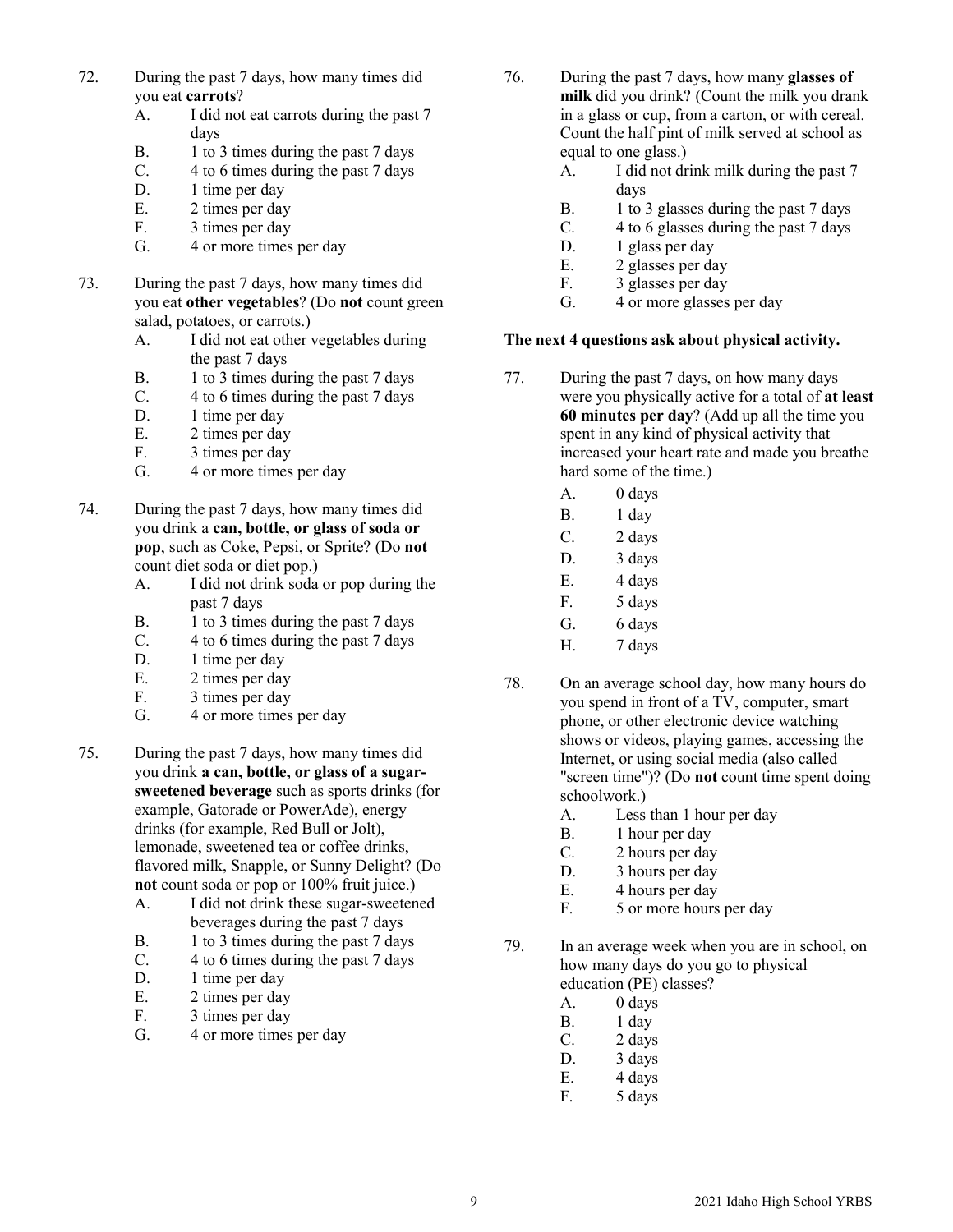- 80. During the past 12 months, on how many sports teams did you play? (Count any teams run by your school or community groups.)
	- A. 0 teams
	- B. 1 team<br>C. 2 teams
	- 2 teams
	- D. 3 or more teams
- 81. During the past 12 months, how many times did you have a concussion **from playing a sport or being physically active**?
	- A. 0 times
	- B. 1 time
	- C. 2 times
	- D. 3 times
	- E. 4 or more times

# **The next 17 questions ask about other health-related topics.**

- 82. Have you ever been tested for HIV, the virus that causes AIDS? (Do **not** count tests done if you donated blood.)
	- A. Yes
	- B. No
	- C. Not sure
- 83. Have you ever had sex education in school?
	- A. Yes
	- B. No
	- C. Not sure
- 84. Have you ever been taught in school about the benefits of not having sexual intercourse to prevent pregnancy and sexually transmitted diseases (STDs)?
	- A. Yes
	- B. No
	- C. Not sure
- 85. When was the last time you saw a dentist for a check-up, exam, teeth cleaning, or other dental work?
	- A. During the past 12 months
	- B. Between 12 and 24 months ago
	- C. More than 24 months ago
	- D. Never<br>E Not su
	- Not sure
- 86. Has a doctor or nurse ever told you that you have asthma?
	- A. Yes
	- B. No
	- C. Not sure
- 87. During your last check-up, did your doctor or nurse discuss ways to deal with feelings of hopelessness or sadness?
	- A. I have never had a check-up
	- B. Yes<br>C. No
	- N<sub>o</sub>
	- D. Not sure
- 88. Are there any foods that you have to avoid because eating the food could cause an allergic reaction, such as skin rashes, swelling, itching, vomiting, coughing, or trouble breathing?
	- A. Yes
	- B. No
	- C. Not sure
- 89. When you are outside for more than one hour on a sunny day, how often do you wear sunscreen with an SPF of 15 or higher?
	- A. Never
	- B. Rarely
	- C. Sometimes
	- D. Most of the time
	- E. Always
- 90. During the past 12 months, how many times did you use an indoor tanning device such as a sunlamp, sunbed, or tanning booth? (Do **not**  count getting a spray-on tan.)
	- A. 0 times
	- B. 1 or 2 times
	- C.  $3 \text{ to } 9 \text{ times}$
	- D. 10 to 19 times
	- E. 20 to 39 times
	- F. 40 or more times
- 91. During the past 30 days, how often did you go hungry because there was not enough food in your home?
	- A. Never
	- B. Rarely
	- C. Sometimes
	- D. Most of the time
	- E. Always
- 92. During the past 30 days, where did you usually sleep?
	- A. In my parent's or guardian's home
	- B. In the home of a friend, family member, or other person because I had to leave my home or my parent or guardian cannot afford housing
	- C. In a shelter or emergency housing
	- D. In a motel or hotel
	- E. In a car, park, campground, or other public place
	- F. I do not have a usual place to sleep
	- G. Somewhere else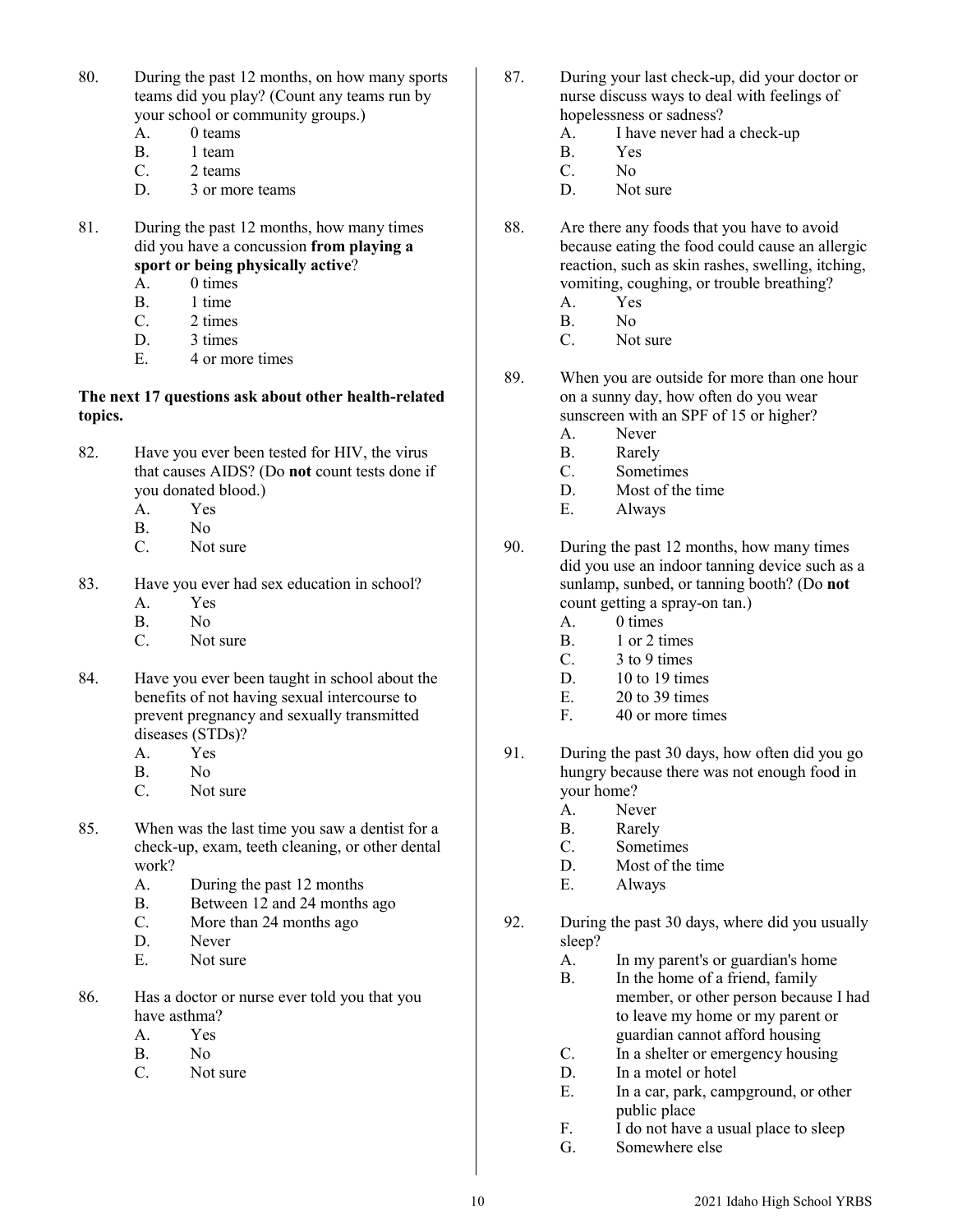- 93. Is there at least one teacher or other adult in your school that you can talk to if you have a problem?
	- A. Yes
	-
	- B. No<br>C. Not Not sure
- 94. How often do you feel safe and secure at school?
	- A. Never
	- B. Rarely
	- C. Sometimes
	- D. Most of the time
	- E. Always
- 95. Do you agree or disagree that you feel like you belong at your school?
	- A. Strongly agree
	- B. Agree
	- C. Not sure
	- D. Disagree
	- E. Strongly disagree
- 96. Do you agree or disagree that harassment and bullying by other students is a problem at your school?
	- A. Strongly agree
	- B. Agree<br>C. Not su
	- Not sure
	- D. Disagree
	- E. Strongly disagree
- 97. How likely is it that you will complete a post high school program such as a vocational training program, military service, community college, or 4-year college?
	- A. Definitely will not
	- B. Probably will not<br>C. Probably will
	- Probably will
	- D. Definitely will
	- E. Not sure
- 98. During the past 12 months, how would you describe your grades in school?
	- A. Mostly A's
	- B. Mostly B's
	-
	- C. Mostly C's<br>D. Mostly D's Mostly D's
	- E. Mostly F's
	- F. None of these grades
	- G. Not sure